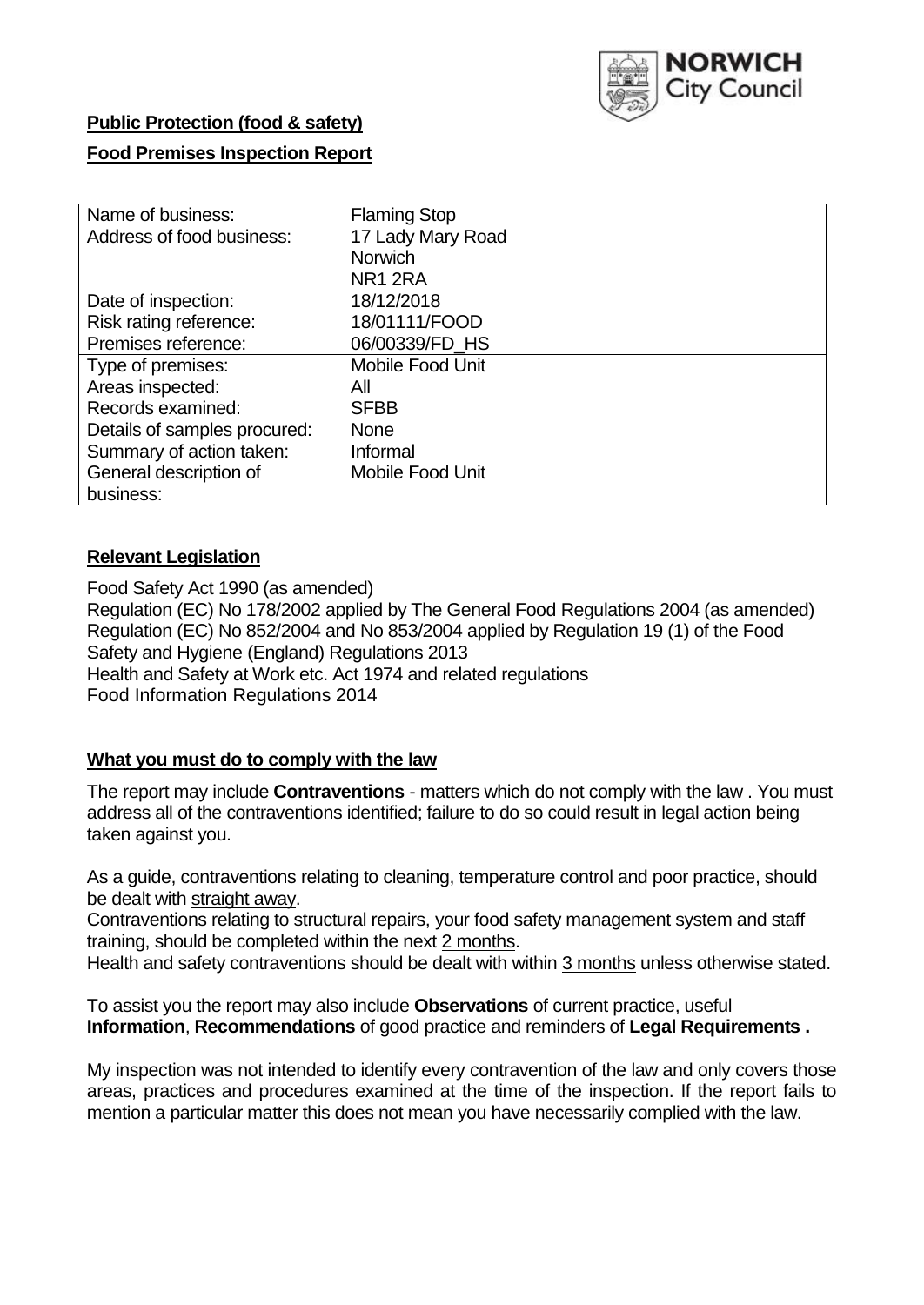# **FOOD SAFETY**

#### **How we calculate your Food Hygiene Rating:**

The food safety section has been divided into the three areas which you are scored against for the hygiene rating: 1. food hygiene and safety procedures, 2. structural requirements and 3. confidence in management/control procedures. Each section begins with a summary of what was observed and the score you have been given. Details of how these scores combine to produce your overall food hygiene rating are shown in the table.

| <b>Compliance Area</b>                     |          |    |                | <b>You Score</b> |                |    |           |    |                |  |  |
|--------------------------------------------|----------|----|----------------|------------------|----------------|----|-----------|----|----------------|--|--|
| Food Hygiene and Safety                    |          |    |                | $\Omega$         | 5              | 10 | 15        | 20 | 25             |  |  |
| <b>Structure and Cleaning</b>              |          |    | $\overline{0}$ | 5                | 10             | 15 | 20        | 25 |                |  |  |
| Confidence in management & control systems |          |    | $\Omega$       | 5                | 10             | 15 | 20        | 30 |                |  |  |
|                                            |          |    |                |                  |                |    |           |    |                |  |  |
| <b>Your Total score</b>                    | $0 - 15$ | 20 | $25 - 30$      |                  | $35 - 40$      |    | $45 - 50$ |    | > 50           |  |  |
| <b>Your Worst score</b>                    | 5        | 10 | 10             |                  | 15             |    | 20        |    | $\blacksquare$ |  |  |
|                                            |          |    |                |                  |                |    |           |    |                |  |  |
| <b>Your Rating is</b>                      | 5        | 4  | 3              |                  | $\overline{2}$ |    |           |    | $\Omega$       |  |  |

Your Food Hygiene Rating is 5 - a very good standard



## **1. Food Hygiene and Safety**

Food hygiene standards are high. You demonstrated a very good standard of compliance with legal requirements. You have safe food handling practices and procedures and all the necessary control measures to prevent cross-contamination are in place. Some minor contraventions require your attention. **(Score 5)**

Contamination risks

**Observation** Contamination risks were controlled

### Temperature Control

**Observation** I was pleased to see you were able to limit bacterial growth and/or survival by applying appropriate temperature controls at points critical to food safety and that you were diligently monitoring temperatures.